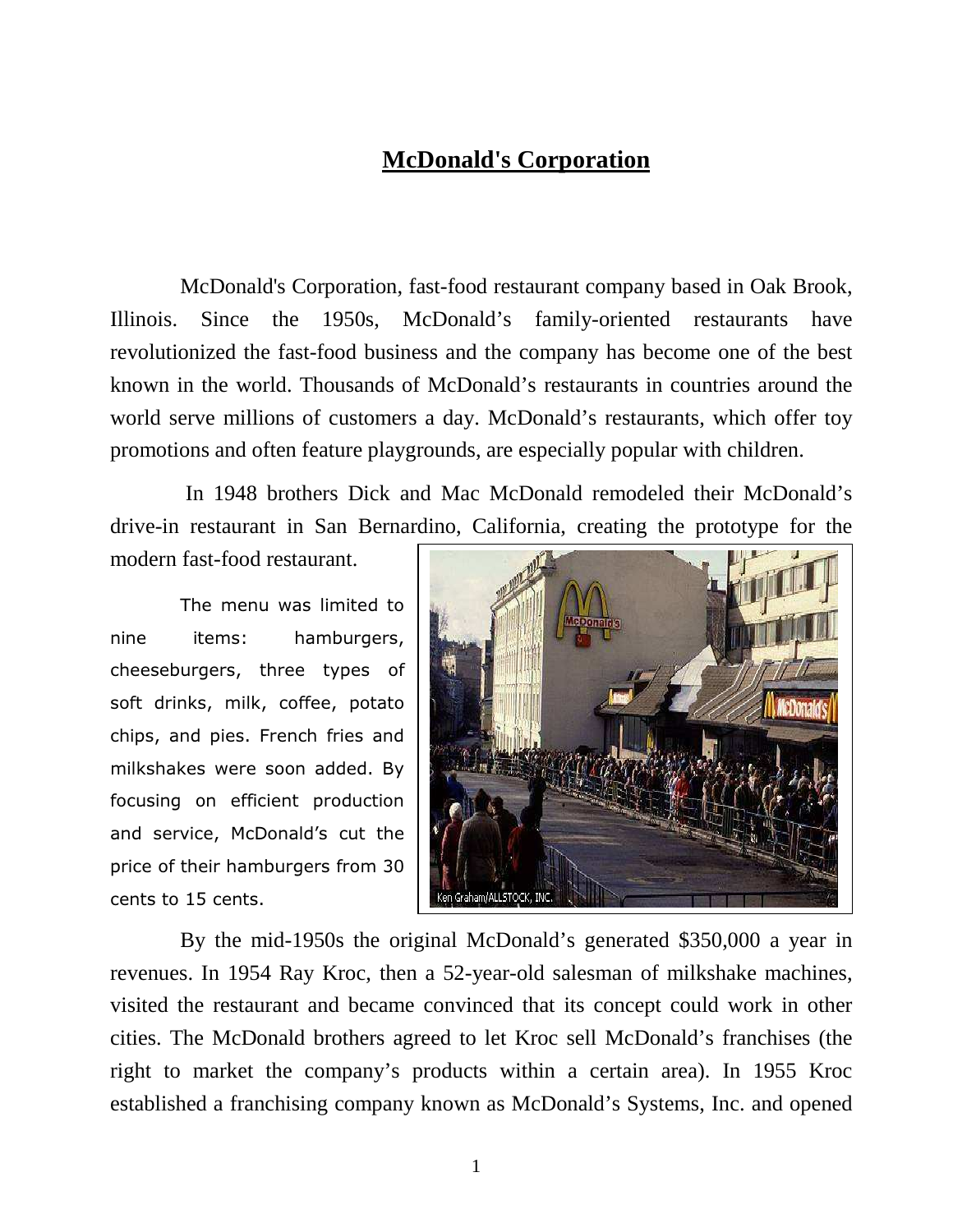a second McDonald's restaurant in Des Plaines, Illinois. Within its first four years, the company had opened 228 restaurants, which generated \$37.6 million in annual sales. In 1961 Kroc bought out the McDonald brothers for \$2.7 million.

 During the 1960s, McDonald's began to mount aggressive advertising and marketing campaigns. In 1962 the company adopted the golden arches as its trademark. Ronald McDonald, the familiar clown that serves as McDonald's mascot, was introduced in 1963. That year, signs at McDonald's restaurants announced that the company had sold more than 1 billion hamburgers. In 1968 McDonald's restaurants began serving the Big Mac, a two-patty burger that became the company's flagship product. The company launched its highly successful "You deserve a break today" advertising campaign in 1970. By 1972 McDonald's had 2000 restaurants and \$1 billion in annual sales.



 McDonald's also began to establish high-profile charities. The company opened the first Ronald McDonald House in Philadelphia, Pennsylvania, in 1974. Ronald McDonald Houses provide temporary housing near hospitals for the families of seriously ill children. Today, Ronald McDonald House Charities operate more than 170 Ronald McDonald Houses in 13 countries.

 Although McDonald's remained dedicated to its established format, the company introduced a number of new products and services in the 1970s and 1980s. Many of these innovations proved startlingly successful. McDonald's began serving breakfast in 1973. By the late 1980s, one-fourth of Americans who ate breakfast away from home did so at McDonald's. In 1975 McDonald's introduced drivethrough window service, enabling motorists to make purchases without leaving their cars. By the mid-1990s, drive-through business accounted for about half of all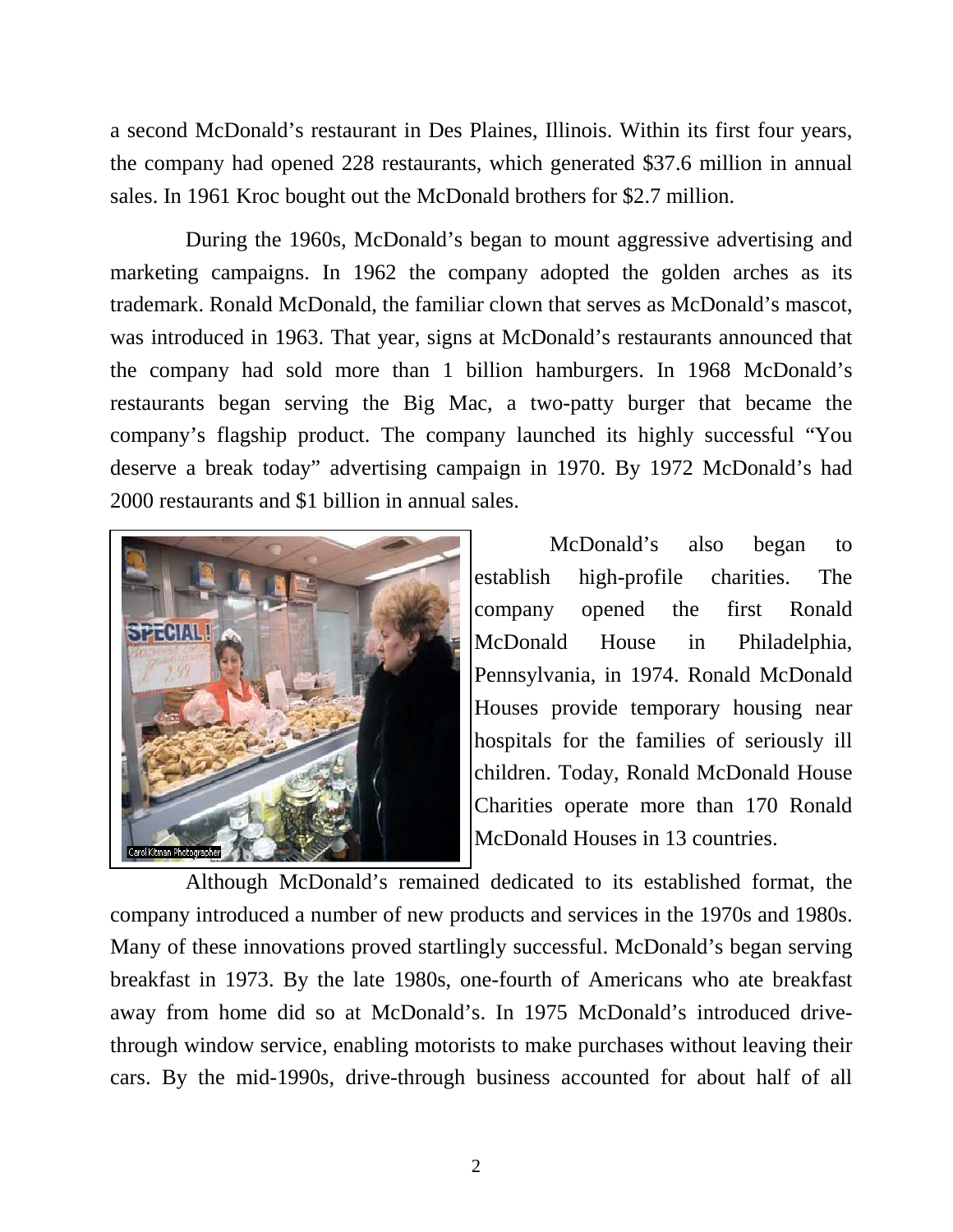McDonald's sales in the United States. In 1983 the company introduced Chicken McNuggets, bite-sized fried chicken morsels accompanied by dipping sauces. Within a few months McDonald's ranked as the world's second largest retailer of chicken.

 International expansion also became an important part of the company's business strategy. McDonald's opened its first restaurant outside the United States in 1967. In 1988 McDonald's operated 2600 stores outside the United States, generating \$1.8 billion in annual revenues. By 1994 the company had 4700 international franchises, producing \$3.4 billion in annual revenues. The first McDonald's in Moscow, Russia, served more than 30,000 customers on its first day of operation in 1990, setting the record for the most people served by one restaurant in a single day. In 1992 McDonald's opened a restaurant in Beijing, China. The Beijing McDonald's—-which featured 700 seats, 2 kitchens, 29 cash registers, and 850 employees—is the company's largest. The Beijing McDonald's attracted 40,000 customers on its first day, breaking the record established by the Moscow McDonald's two years earlier.

 McDonald's has attempted to accommodate increasing customer demand for healthier food. In 1986 McDonald's began offering nutritional information about the items on its menu. The company also began to offer lighter entrées, such as salads and frozen yogurt. McDonald's Arch Deluxe, a hamburger marketed to adults, generated disappointing sales when it was introduced in 1996.



 In the mid-1990s the company earned about \$1.4 billion a year in profits on \$30 billion in sales and opened a new restaurant every three hours. The company has continued to grow in the United States by opening new restaurants in urban areas and establishing smaller outlets in hospitals, zoos, airports, and many other